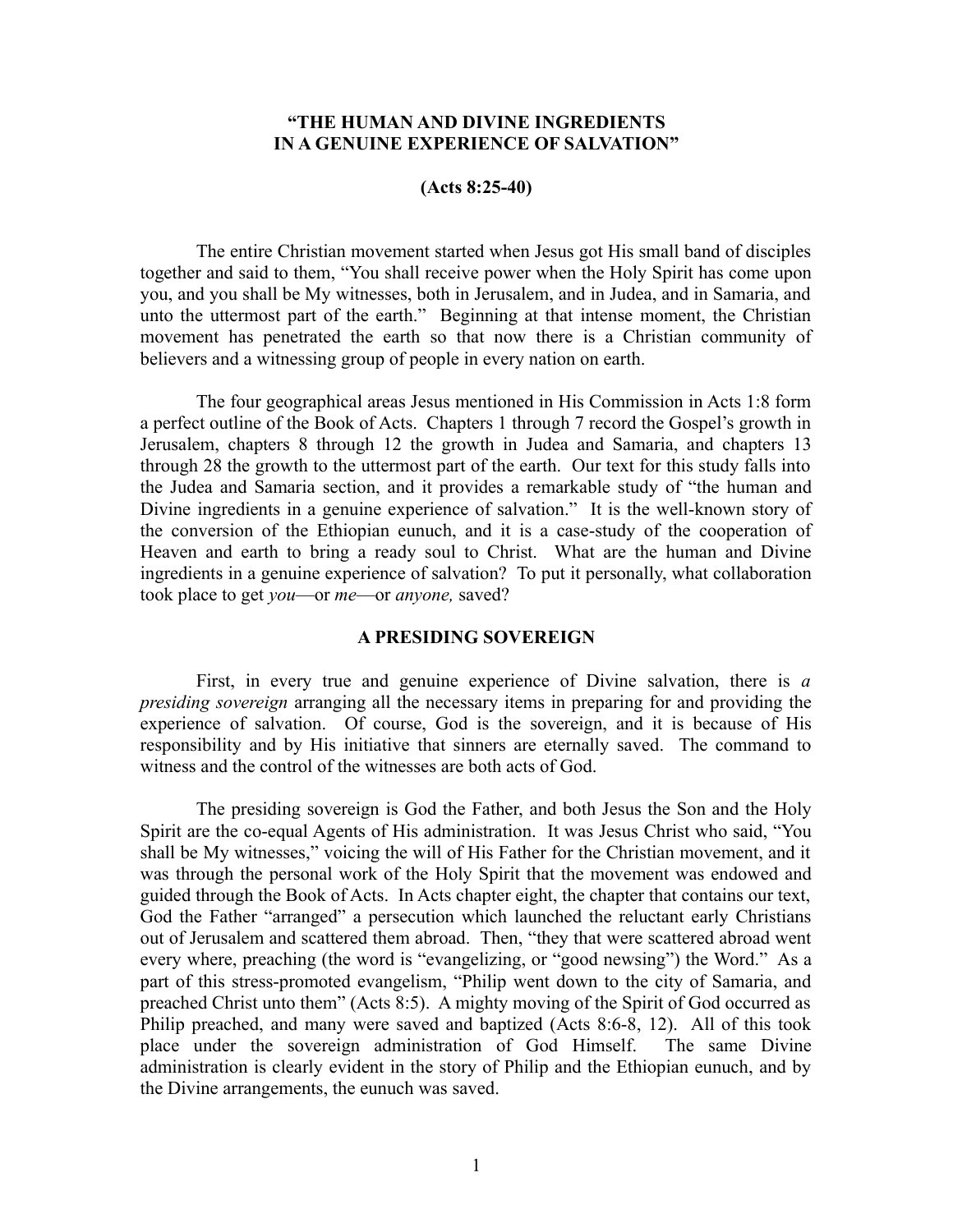It was the Holy Spirit who *started the search in the seeker.* The eunuch quite obviously had a prior history checkered by the work of the Holy Spirit. Here is another classic picture of *prevenient grace*, which is the active grace of God in the life of a lost sinner before his salvation, steadily "pushing" him toward Christ and salvation. Prevenient grace is the grace of God which *protected you, provided for you, and prepared you—before you were saved!* 

Sometimes this prevenient grace acts within the sinner to produce a longing for "some thing" or "someone" (Someone) that wells up mysteriously within us. This longing does not spring into existence on its own. The German theologian von Hugel said, "God is always previous." In C.S. Lewis' The Silver Chair, one of his child's fantasy stories called "The Chronicles of Narnia", Aslan the Lion King explained to Edmund and the other three children from England concerning his summons to them from England into the magical land of Narnia, "You would not have called to me unless I had been calling to you." In his Letters to an American Lady, Lewis wrote this postscript to a "Mrs. Sonia Graham": "P.S. Of course God does not consider you hopeless. If He did He would not be moving you to seek Him (and He obviously is). What is going on in you at present is simply the beginning of the treatment. Continue seeking Him with seriousness. *Unless He wanted you, you would not be wanting Him."*

The Apostle John wrote, "We love because He first loved us." You see, God's yearning for us stirs up our longing in response (though we may not know it is God we are longing for). God's initiating presence may be ever so subtle—an inward tug of desire, a more-than-coincidence meeting of words and events, a glimpse of the beyond in a storm, or a scene, or a flower—but it is enough to make the heart skip a beat and to make us want to know more. When Saul of Tarsus was saved, the Lord said to him, "It is hard for you to kick against the goads." That is, I have been goading you to grace and to God throughout your entire life on earth, and things are now ready. The same could be said about the pre-conversion history of every sinner. It was certainly true in this eunuch's story.

It was the Holy Spirit who *stimulated the service of the saint* who would lead the eunuch to Christ. The Spirit-filled early believers were directed moment-by-moment and step-by-step by the Holy Spirit. He "played everything close," even to minute-byminute, hour-by-hour, person-by-person, precision in order to accomplish His work.. Fast forward to Acts 10 and re-read the account of how "Heaven's switchboard" was alive in directing the "moving parts" to accomplish the conversion of Cornelius. It is an incredible story of synchronizing of times and schedules to get the soul-winner and the seeking sinner together (suppose either Philip or the eunuch had been fifteen minutes earlier or an hour later for their "encounter"), resulting in the remarkable conversion of Cornelius the Roman centurion.

In our story, the Holy Spirit pushed the saints out of Jerusalem by a persecution, led some of them to Samaria (including Philip) to evangelize the city and the area, and then He sent an angel to personally instruct Philip to "go toward the south unto the way that goes down from Jerusalem to Gaza", etc. So the entire episode is a clear picture of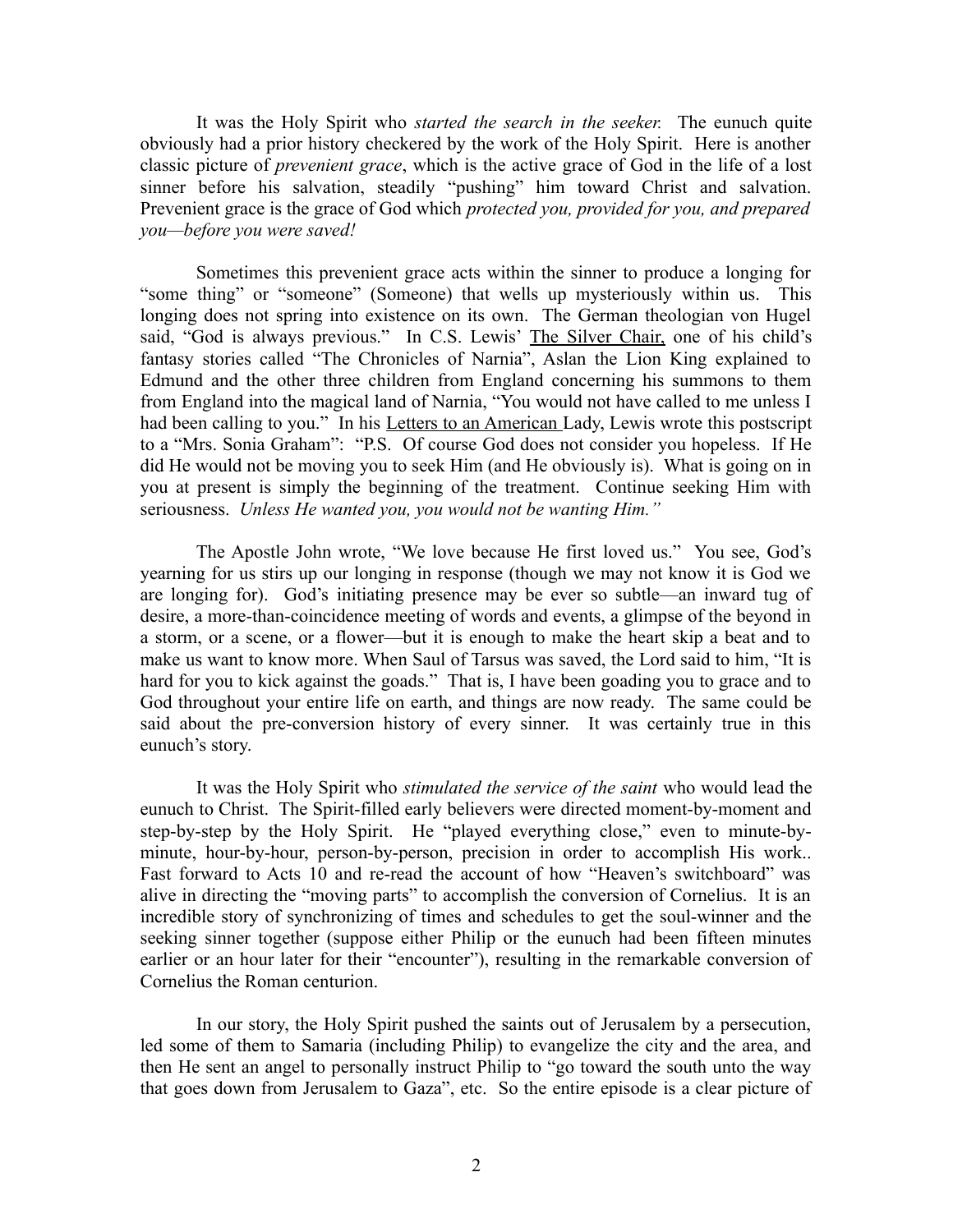the work of a presiding sovereign in preparing for and providing salvation to a prominent Ethiopian government official.

I believe that every born-again person can see the evidences of such a Sovereign governing his steps toward his saving encounter with the Son of God. In my own case, I have not the slightest doubt that Heaven was moving all of the players in the story to get me saved. "God's works are perfect," and this certainly includes His pre-conversion preparation of the sinner's heart and the timely provision of eternal salvation to that prepared sinner.

## **I. A PREPARED SEEKER**

What a story this is! When Philip arrived at "ground zero," the place where the sinner would meet the Saviour, he found a seeker who was more-than-prepared to meet Christ. Though we feel ourselves to be familiar with this man, we don't even know his name. No matter. This sexually-altered Prime Minister of Ethiopia is a very intriguing case study.

First, he was an *individual.* Philip was engaged in a big movement of "mass evangelism" in Samaria (Acts 8:1, 5-14a) when the angel of the Lord directed him to leave this exciting work and "go toward the south" where he would witness to *one person*. In the middle of a giant crusade for Christ, God said to the evangelist, "Go." Can you imagine Philip trying to explain that? "God told me to go." But when the Holy Spirit is the "Chairman of the committee on evangelism," the personal worker can trust the guidance he receives. No evangelist experiencing an outpouring of the Spirit such as was occurring in Samaria would want to leave the "crusade" where so many were being saved. But there is no hint of resistance from Philip, because he had learned to trust the guidance of the Spirit. His next crusade was to be focused on *one man*! Not very hopeful, right? But *God was preparing to begin the evangelism of another continent, the continent of Africa*—and the work would begin with the witness of one Spirit-filled, Spirit-led Christian and the conversion of one man already traveling back to Africa!

Second, the "prospect" in the story was an *important* man. He was "secretary of the national treasury" for Queen Candace and the entire Ethiopian empire. In those days, "Ethiopia" was used in a broader sense to describe the upper Nile region. This was an important man.

Third, the eunuch was an *intelligent* person. Now, the fact that a person is intelligent may stand between him and God and prevent his coming to Christ, or it may be a means of his coming to Christ. People with college degrees, or post-graduate degrees, are not made more competent to understand the Bible or to relate to the real spiritual world. In fact, their educational advances may *prevent* their understanding because they lead to a misplaced self-confidence. There is no question about this eunuch's vocational intelligence. No man of little intelligence could have long held his national position. Furthermore, he was intelligent enough to want to learn more (see Acts 8:28, 30 and 31, 34). The truth is that the man who has stopped learning has stopped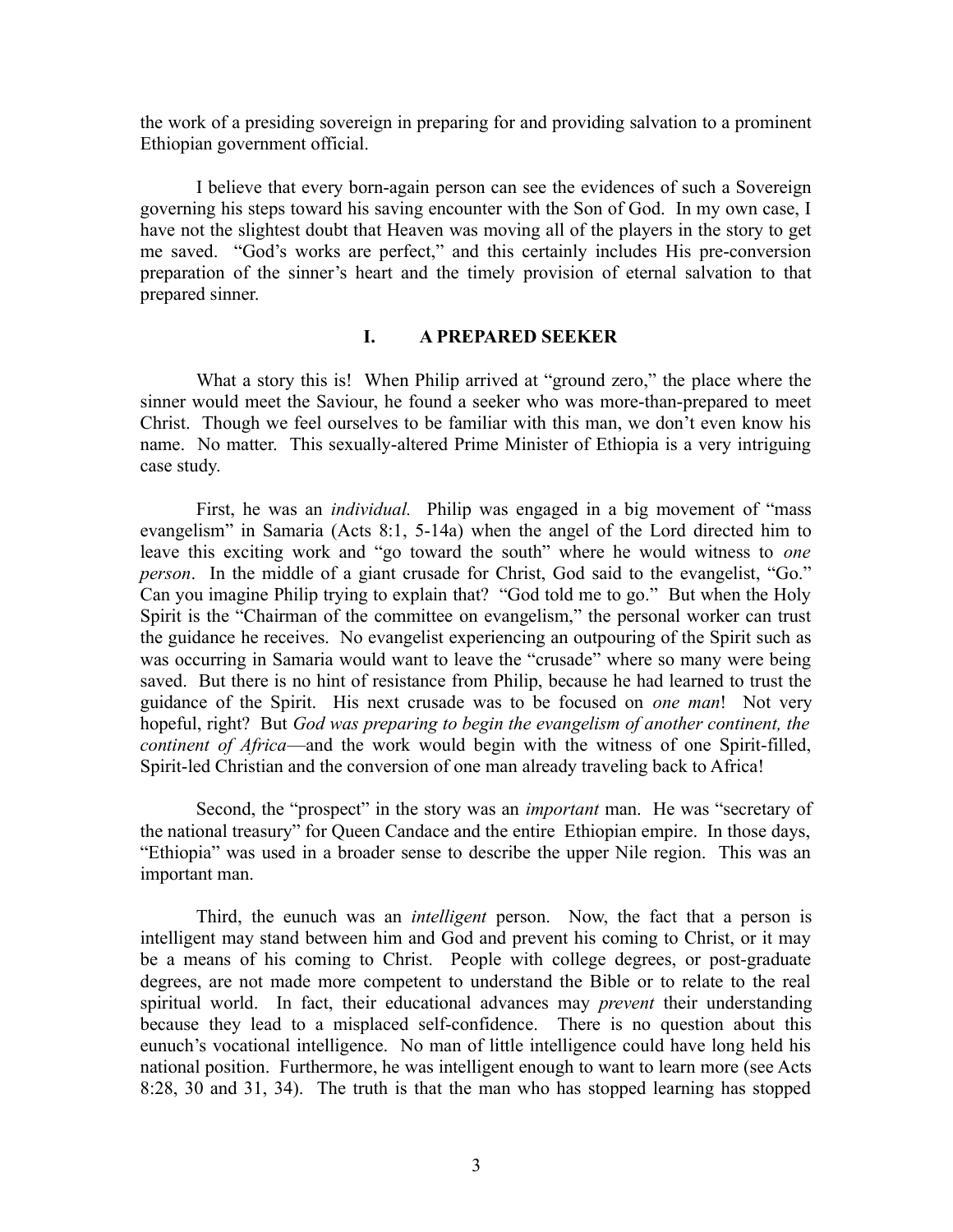living, and the greatest field of knowledge is the knowledge of God. This man was intelligent enough to live on the growing edge of knowledge and the quest for God.

Fourth, he was an *intensely inquiring* person. Many Christians would call him an "inquirer after Christ." He was far ahead of most people—he knew his need was spiritual, and he was looking for a spiritual answer. His heart had been so aroused that he was willing to pay a gigantic price to find what his heart was longing for. Think of the great *distance* he traveled, all the way from Ethiopia to Jerusalem. Think of the great *dangers* he faced and the *discomfort* he endured to reach his goal. How many days was he in transit from Ethiopia to Jerusalem, and back again? Remember, he did not have an air-conditioned automobile and there were no dual-laned interstate highways, nor were there speeding jet airplanes. He traveled in a rough-riding chariot and on a narrow, rough, dusty road. *In search of God!* God had said, "You shall seek Me, and find Me, when you search for Me with all your heart," and here was a man acting out the human part of that Divine drama. Then, think of the terrible *disappointment* he met with in Jerusalem. He found that Judaism, the very best religion known to man, could not answer the ache in his heart. He was thwarted at every step of his search, until a stranger joined him on the seat of his chariot as he was sadly going back unfulfilled to Ethiopia.

Ah, but there was one great factor that was already moving in his favor when we come into the story. *Somewhere he had gotten a copy of the scroll of the Old Testament book of Isaiah*. Maybe he had heard someone read from it while in Jerusalem, and he had gone to the "bookstore" and purchased a copy of it. So he was *interested* enough to go far beyond the usual course and get a copy of this Old Testament book. You see, God was "setting him up" for Heaven, for salvation, for eternal life, and he thought all of these steps were taken because of his own independent decisions!

The story doesn't sound too hopeful when we learn that, though he was reading from the book of Isaiah the prophet, and though he was reading it aloud as if using every human aid to understand it, he still was *ignorant* of the Subject and of the Person the text referred to. When Philip "heard him read the prophet Isaiah, and said, 'Do you understand what you are reading?' he said, *How can I, except some man should guide me?'"* Without Heaven's assistance, and often without human assistance as well, a sinner cannot understand Divine things. He is improperly equipped by his sinful nature to understand Divine things. He is like a dog trying to understand a symphony—not a chance! This man had probably kept his financial books straight, but without help he couldn't get the Divine Book straight! He kept good books, but He was ignorant of *the Good Book!* One of the tragic things in our society today is that multitudes of *ignorant* people speak as if they are *experts* about God. This intelligent man admitted that he was ignorant of the identity of the Person who was presented in the text he was reading.

The eunuch's reading of Scripture was not enough, so the Holy Spirit sent His own surrogate witness, Philip the deacon, to tell him of Christ. The eunuch was quickly *informed* of all that was necessary to be saved. We will examine the information he received in our last point of this study, but he received enough plain and simple Gospel truth to become a Christian.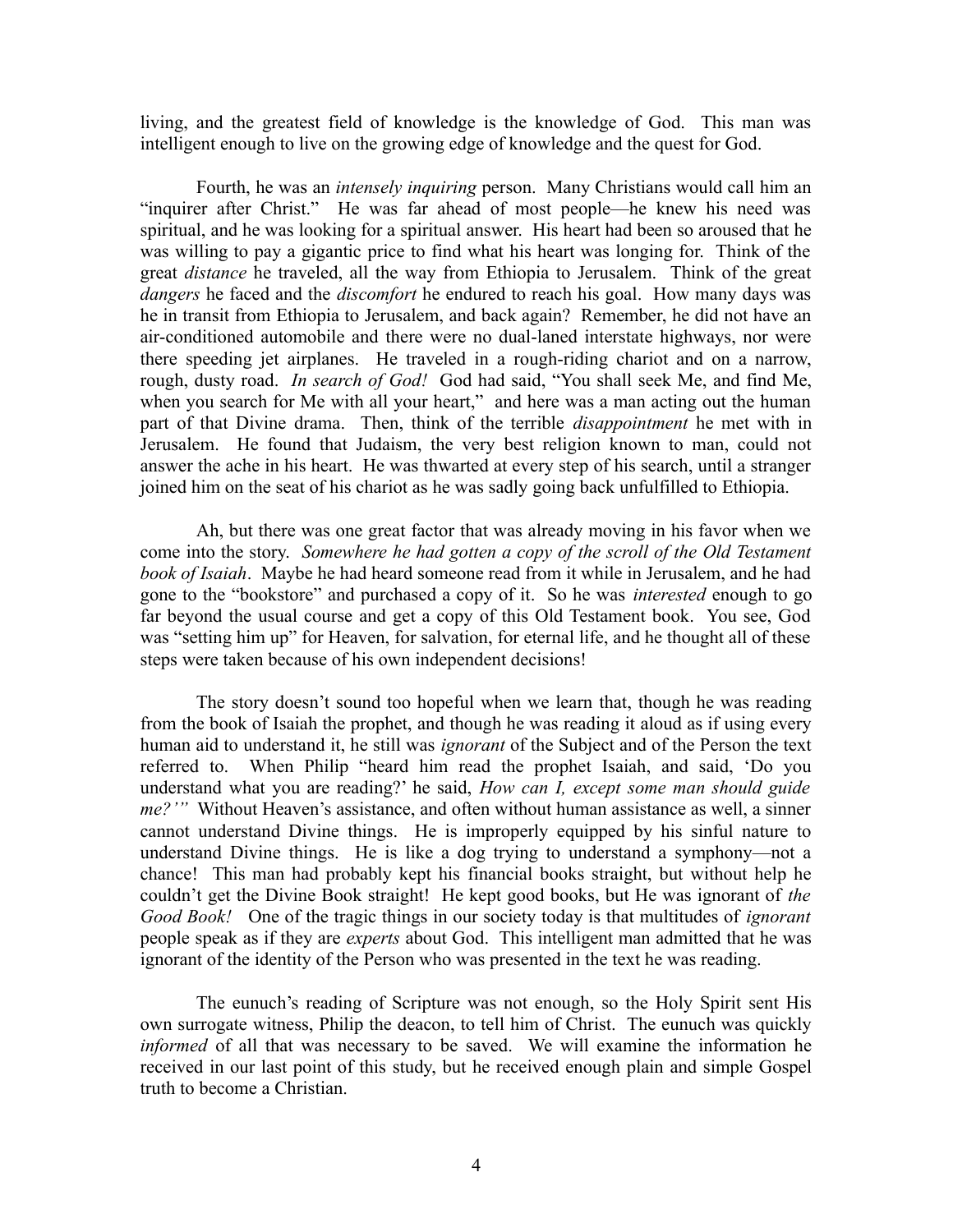The second ingredient in a genuine experience of Divine salvation is the prepared seeker.

### **THE PROCLAIMING SAINT**

Finally, there must be *a proclaiming servant/saint/soul-winner* if the Personal Savior and the Prepared Seeker are to come into a saving relationship. Would the eunuch have been saved if Philip had not arrived "just in (God's) time?" No, he would not! "Other arrangements" are not an option when a presiding sovereign is orchestrating the account. Today, there may be a gracious God, and there may be seeking souls, but where are the willing workers? What part did Philip play? How important was he in the story? And what did he do to complete the transaction?

Philip was a man with an outstanding previous history before this story opened. He was a man with a previous record that showed us why he was enlisted for this desert mission.

He had a previous history of being a *servant.* Remind yourself that he was one of the original deacons in the early church (Acts 6:5). And remember that the word "deacon" is a word that describes intense and faithful service. In the early church, a deacon was not a member of a governing body for a church fellowship. I recently heard a pastor facetiously refer to his church as a "deacon-possessed church." Many churches could be so described, but there is no New Testament authorization for such a description. In the early church, the deacon didn't attend meetings; he attended to people's needs and he did it in a hurry. The word "deacon" means "one who kicks through the dust," or "one who hastens". Philip was a deacon, and in our story we see him *running* (Acts 8:30) —and *in the dust of the desert*, no less--to fulfill his Divine assignment.

Philip also had a previous history of being a *student* of the Word of God, and a Biblically-based *spokesman* for Him. How crucial it is for a Christian steward and servant to know the full truth about Jesus Christ and the way of salvation—and to tell what he knows! Every Christian should echo the urgent request of John Wesley, "Oh, God, make me a man of Your Book!" The Bible presents Jesus Christ, but not as people guess Him to be. The Bible offers salvation, but not on the terms of man's surmising. We dare not be wrong about this things; we dare not gamble our souls or the souls of others on carnal guesswork. As Christians, we are admonished to "Study to show ourselves approved unto God, workmen who don't need to be ashamed, rightly dividing the Word of Truth" (II Timothy 2:15). Philip was called upon to give an impromptu exegesis of a critical Old Testament text about Jesus, and he had no time to consult commentaries or counselors!

Note the precision and assurance of the words of the text. When the eunuch asked Philip, "I ask you, of whom did the prophet say this? Of himself, or of some other man?" the text happily reports, "Then Philip opened his mouth, and began at the same scripture, and preached unto him Jesus" (Acts 8:34-35). The word translated "preached" literally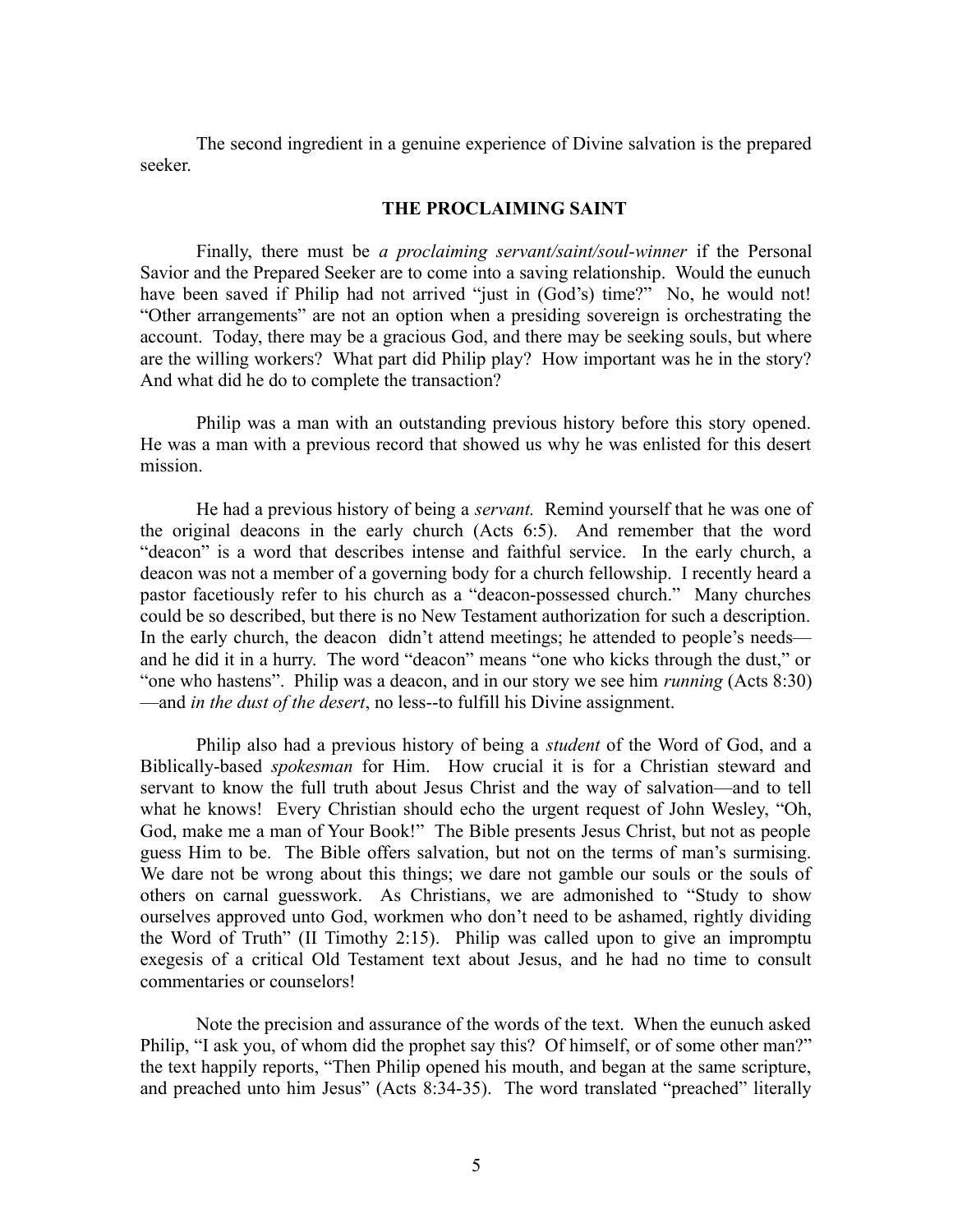means "He *evangelized* unto him Jesus." Even more literally, "He *good-newsed* unto him Jesus," or "He *good-newsed* Jesus unto him." You see, almost the entire life-history and redeeming history of Jesus can be easily seen in Isaiah chapter fifty-three. His Birth is there, His Life is there, His Death is there, His Burial is there, and His Resurrection is there, and Philip surely explained all of these to the eunuch. Note that the Object of the Christian witness is always to be Christ. Christ alone, not Christ also! Christ period, not Christ plus! You see, the Spirit of God is deeply concerned that we don't substitute faith in the *saint*, or in the *servant,* or in the *soul-winner*, for faith in the *Savior.* No wonder that in a short while "the eunuch went on his way rejoicing" (Acts 8:39). Philip had a previous history as a student of the Word of God, and it was evident on this witnessing occasion.

Christian, are you a regular student of the Word of God? Have you mastered it, so that you hold "on ready call" multitudes of verses and passages of the Word of God? If so, God will likely use you to "good-news" multitudes to Jesus. If not, you will likely stand as a "very unhappy camper" at the Judgment Seat of Christ. With a Command and Commission from Jesus to engage in Total World Impact through evangelism, missions, and disciple-making, none of which can be properly and adequately done without the regular preaching, teaching and sharing of the Word of God, you instead chose to remain delinquent and ignorant of the Book of Books, or you chose to be silent about the treasures of this great Book. Perhaps *you* should face up today to Paul's admonishment to Timothy: "Study to show *yourself* approved unto God, a workman who doesn't need to be ashamed, rightly dividing the Word of Truth" (II Timothy 2:15).

Philip had a previous history of being *submissive* to the guidance of Heaven in setting his schedule, establishing his agenda, and declaring his message. The angel of the Lord told Philip to leave Samaria and go to the desert (Acts 8:26)—and he obeyed. The Spirit of God told Philip to go to the chariot and identify with the eunuch (Acts 8:29) and he obeyed. His previous history of obedience and service established momentum for the same humble obedience here. Dear friend, you are daily building a history of selfishness, indifference, and fruitlessness, or you are daily establishing a momentum of selfless involvement with other people and fruitfulness for Christ. If you continue tomorrow on the running track you have been following, what will tomorrow bring in your life?

In this story, a saved man, a servant, a student, a spokesman for Christ, a submissive believer, led this African official to Christ. If these were the qualifications God looked for in selecting "useable witnesses," would He be likely to use *me* today? Would He be likely to use *you* today?

It is worthy of note in our story that the Holy Spirit did not tell Philip what to do when he met the eunuch. No, He just told him where to go. He already knew from Jesus what he was to do (see Acts 1:8), and he knew generally where he was to do it. The early Christians didn't ask, "What am I going to do today?" They even knew the large arena where the assignment was to be accomplished. They depended on God to send them to the *exact place* to meet the *exact person*, the person whom God had prepared.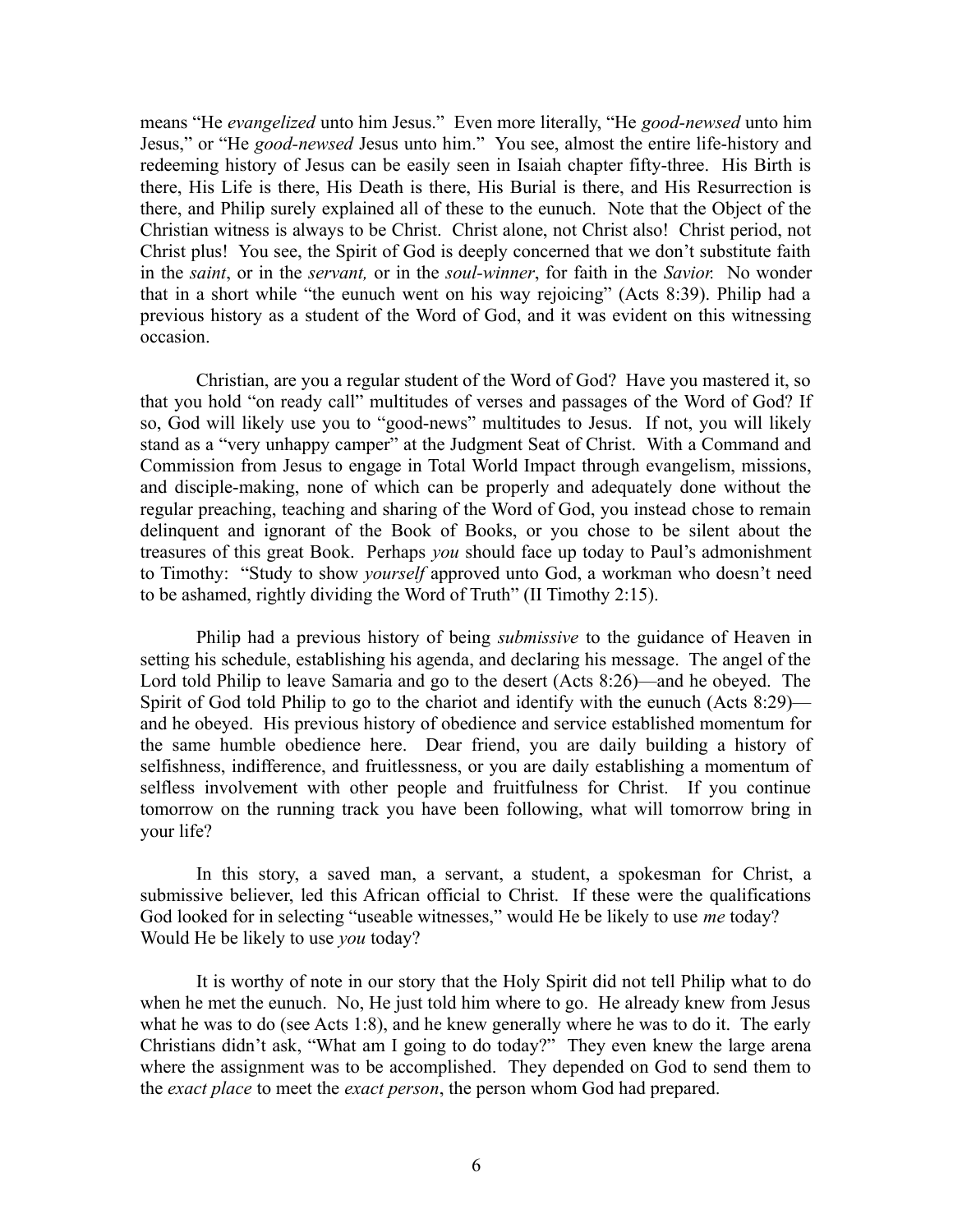A short time later, after Philip and the eunuch engaged in conversation over an open Bible, the eunuch had *stated his new-found belief.* "I believe that Jesus Christ is the Son of God," he said. You see, *the confession of new-found faith in Christ is crucially important.* This confession has two sides, each very important.

One is the *inner* side, what the confession means to the one confessing. Used this way (as in Matthew 10:32-33), the word means "to say the same as." Used this way, confession means to say the same thing about Jesus that God has said. And God said, as reported in Matthew 3:17, "This is my beloved Son, in whom I am well pleased."

The other side of confession, the *outer* side, is the witness borne to other people, to anyone who hears, by that confession. As a classic and powerful example, William Shakespeare, three weeks before he died, drew up a will which opens with a confession that sounds like the creed of a church council: "I commend my soul into the hands of God my Creator, hoping and assuredly believing, through the only merits of Jesus Christ my Savior, to be made partaker of life everlasting, and my body to the earth whereof it is made." Students of Shakespeare should take special note that his confession proclaims that he was a believing Christian. The same is true of the confession of the Ethiopian eunuch.

Then, the eunuch *sought baptism*, the first act of obedience of a new-born believer in Christ. Note that he didn't *resist* baptism, or *reluctantly submit* to it; no, *he requested* it! The fact that he sought baptism likely means that Philip had already begun the instruction of disciple-making, beginning with the "ABCs" of new life in Christ.

A man was playing ball with his pet dog. Occasionally the dog would become distracted and lose sight of where the ball went. He would come back to his master, tail wagging furiously and tongue hanging out. The man would say enthusiastically, "Over there!" as he pointed toward the ball. But you usually can't tell a dog where to go by pointing. When the dog sees the pointing finger, he will come to the man and sniff his finger. We may laugh at a dog's failure to understand a pointing finger, but many people have done the same thing with the Biblical truth about baptism. Baptism is a finger which points to some big truths beyond itself, but many, when they see the pointing finger, want to "sniff" at the pointer, the water itself—and thus *they miss the big truths that baptism points to.* I'm quite sure that Philip explained that baptism points to the new believer's *identification with Christ's Death, Burial and Resurrection,* as well as *his total incorporation into Christ by the grace of God.* No wonder the eunuch requested immediate baptism to register his testimony and his understanding of God's truth about his own new life in Christ!

Philip had joined with the Holy Spirit in publicizing Christ, in presenting the Gospel, and in promoting the eunuch's decision for Christ. Shortly thereafter, "the Spirit caught away Philip, that the eunuch saw him no more, and he went on his way rejoicing" (Acts 8:39). Philip went on to new serving and preaching assignments (Acts 8:40), and